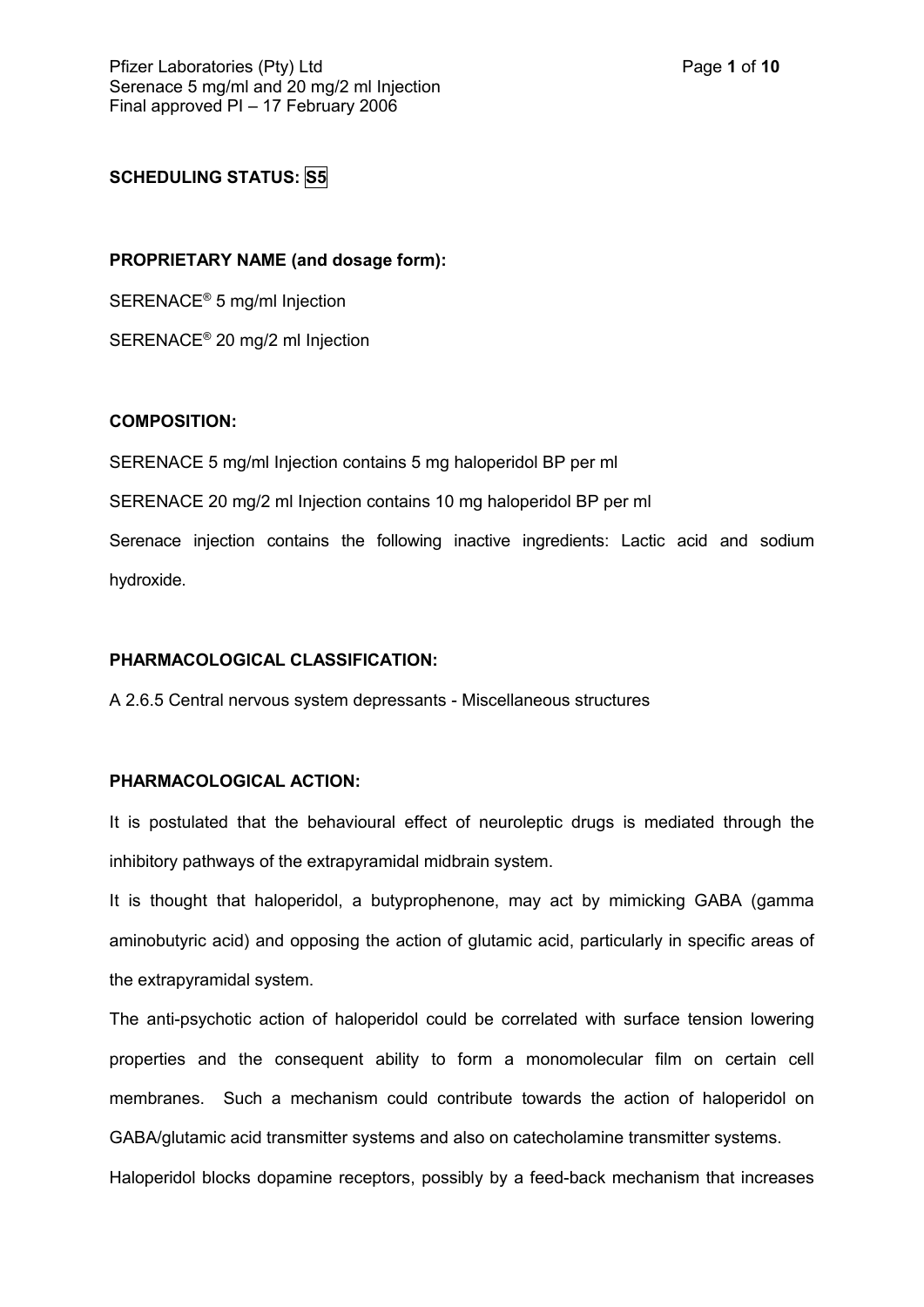dopamine turnover in the brain.

## **INDICATIONS:**

- Acute and chronic schizophrenia
- Mania and hypomania
- Organic psychoses
- Agitation in psychotic illness

## **Childhood behavioural disorders:**

- Explosive hyperexcitability and extreme hyperactivity in children (i.e. aggressivity, mood lability, difficulty sustaining attention and poor frustration tolerance). The use is recommended as a short term treatment and should be reserved for those patients that fail to respond to psychotherapy or medications other than neuroleptics.
- Motor tics and vocal utterances of Gilles de la Tourette's syndrome.

# **CONTRA-INDICATIONS:**

SERENACE should not be used in patients with Parkinson's disease, in severe toxic central nervous system depression, comatose states or in patients hypersensitive to SERENACE. SERENACE is contra-indicated in patients with bone-marrow suppression, or phaeochromocytoma.

SERENACE should be used with caution or not at all in patients with impaired liver, kidney, cardiovascular, cerebrovascular, and respiratory function and in those with closed-angle glaucoma, parkinsonism, diabetes mellitus, hypothyroidism, myasthenia gravis, or prostatic hypertrophy.

#### **WARNINGS:**

Severe dystonic reactions have followed the use of SERENACE, particularly in children and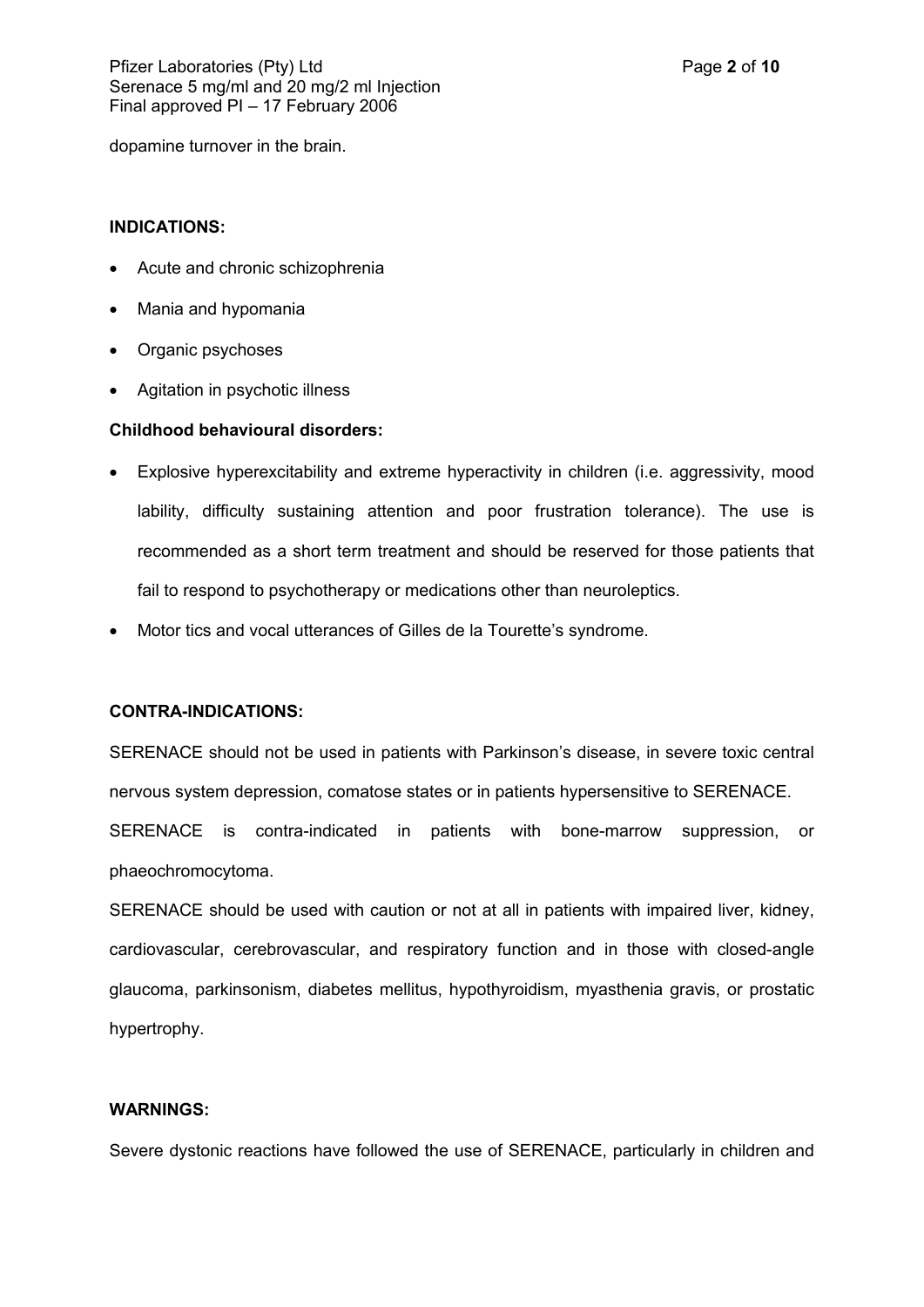## Pfizer Laboratories (Ptv) Ltd **Page 10** and Page **3** of **10** Serenace 5 mg/ml and 20 mg/2 ml Injection Final approved PI – 17 February 2006

adolescents. It should therefore be used with extreme care in children.

SERENACE can potentiate the action of central nervous system depressants, including alcohol, general anaesthetics, hypnotics and sedatives and opioid anaesthetics.

SERENACE should be given with great caution in patients with arteriosclerosis who may have occult lesions of the basal ganglia.

Ambulatory patients should be warned that during the first few days of treatment SERENACE may impair the mental and/or physical abilities required for the performance of hazardous tasks such as operating machinery or driving a motor vehicle.

Caution should be observed in the use of lithium salts together with high doses of SERENACE, as an encephalopathy syndrome (characterized by weakness, lethargy, fever, tremulousness and confusion, extrapyramidal symptoms, leukocytosis and elevated BUN, fasting blood sugar, and serum enzymes) has been observed and irreversible neurological toxicity and brain damage have followed the concomitant use of SERENACE and lithium. SERENACE should be discontinued in patients who experience early signs of this syndrome.

SERENACE has been associated with tardive dyskinesia, which may appear in some patients, especially the elderly, during long term therapy or after withdrawal of the medicine (see Side-effects). The syndrome is characterized by rhythmical involuntary movements of the tongue, puffing of cheeks, puckering of mouth, chewing movements, and sometimes, involuntary movements of the extremities. It has been reported that fine vermicular movement of the tongue may be an early sign of the syndrome and, if the medication is stopped at that time, a more severe manifestation of the syndrome may be prevented.

High doses of SERENACE may potentiate the action of methyldopa.

Rare cases of sudden and unexpected death have been reported in association with the administration of SERENACE. Possible causes include cardiac arrhythmias or aspiration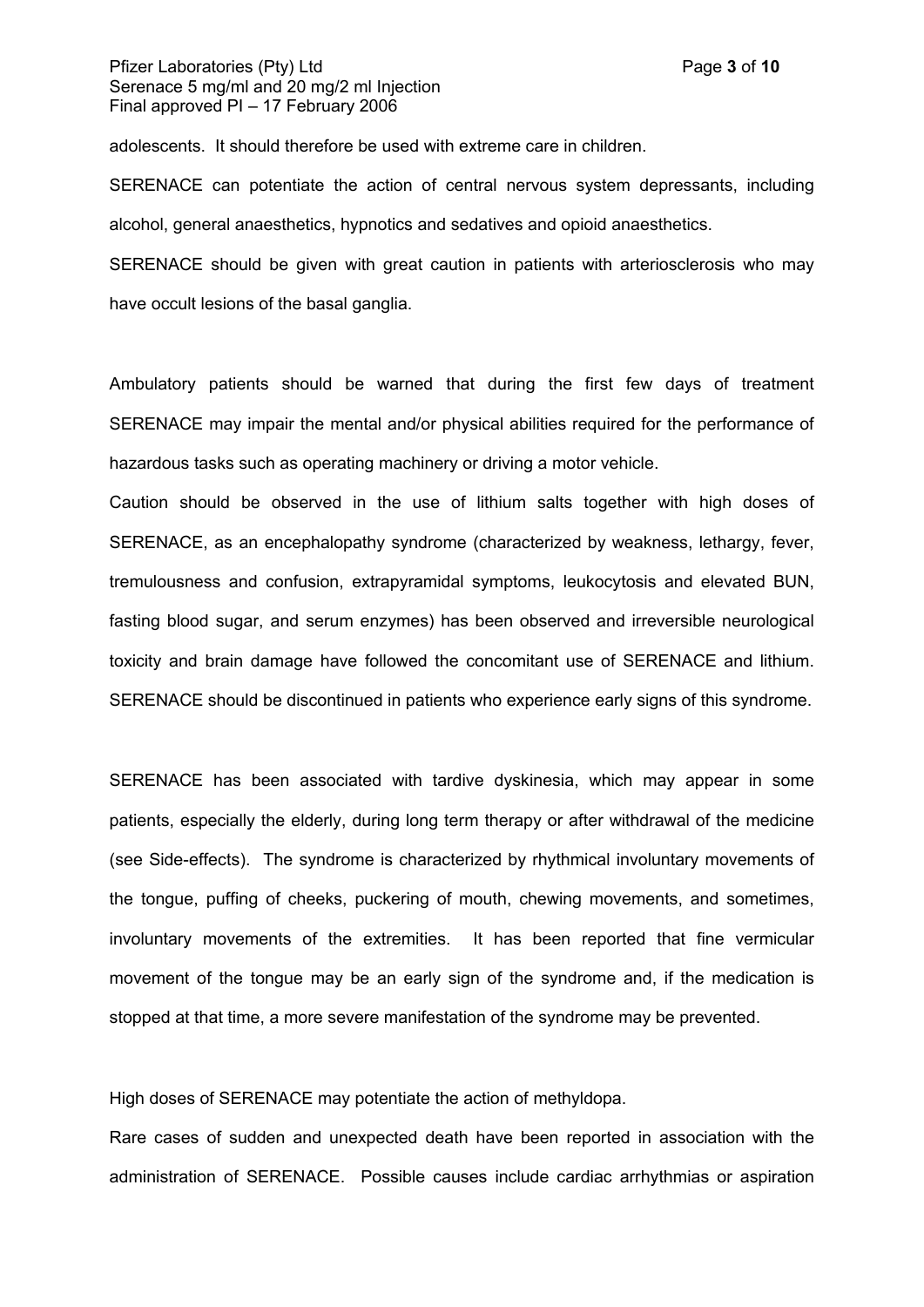## Pfizer Laboratories (Ptv) Ltd **Page 1** of **10 Page 4** of **10** Serenace 5 mg/ml and 20 mg/2 ml Injection Final approved PI – 17 February 2006

and asphyxia due to suppression of cough and gag reflexes.

Abrupt withdrawal of SERENACE therapy is best avoided as mild symptoms resembling the withdrawal symptoms of dependence have been seen in patients receiving prolonged maintenance therapy.

## **INTERACTIONS:**

The most common interactions encountered with SERENACE are adverse effects resulting from concomitant administration of agents with similar pharmacological actions.

- SERENACE should be administered cautiously to patients receiving anticoagulants, since interference with the effects of phenindione has been reported.
- Concurrent administration of carbamazepine has been reported to decrease serum SERENACE to very low levels. During chronic administration, SERENACE may elevate serum prolactin levels. The clinical significance of elevated serum prolactin levels is unknown. Tissue culture experiments indicate that approximately one-third of human breast cancers are prolactin dependent *in vitro*, a factor of potential importance if the prescription of these drugs is contemplated in a patient with previously detected breast cancer.
- When given with other agents that produce postural hypotension dosage adjustments may be necessary. However, it should be noted that SERENACE may reduce the antihypertensive action of guanethidine and other adrenergic neuron blockers.
- As SERENACE possesses antimuscarinic actions, it may potentiate the adverse effects of other antimuscarinics, including the antimuscarinic antiparkinsonian agents which may be given to treat phenothiazine-induced extrapyramidal effects.
- In theory, neuroleptics with dopamine-blocking activity and dopaminergic drugs such as those used to treat parkinsonism may be mutually antagonistic. Neuroleptics have been associated with the neuroleptic malignant syndrome, which is characterised by hyperthermia, muscle rigidity, autonomic instability, altered consciousness and coma.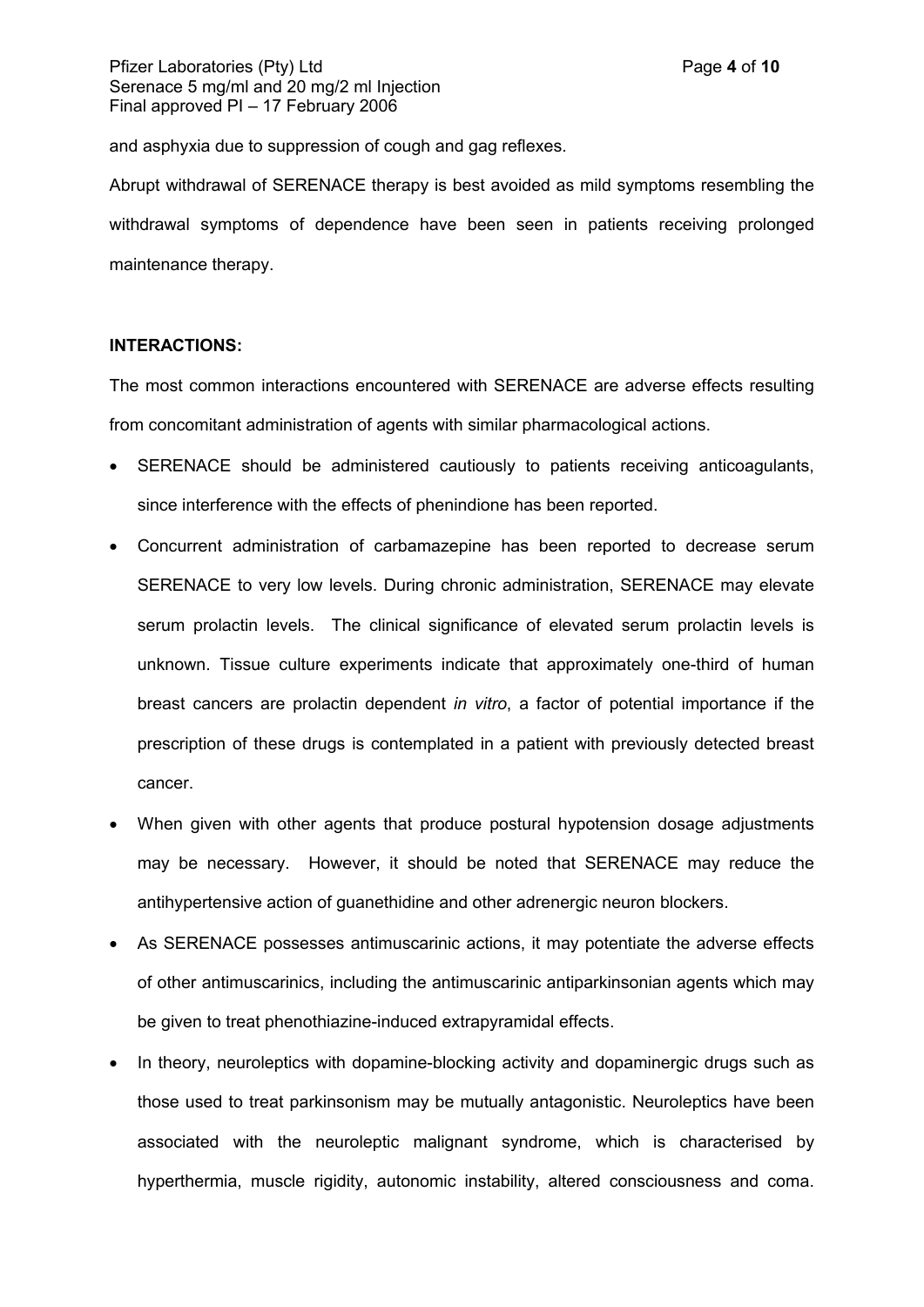## Pfizer Laboratories (Ptv) Ltd **Page 10** and Page 10 **Page 5** of **10** Serenace 5 mg/ml and 20 mg/2 ml Injection Final approved PI – 17 February 2006

Signs of autonomic dysfunction such as tachycardia, labile arterial pressure, and sweating may precede the onset of hyperthermia, acting as early warning signs.

- Concomitant administration of metoclopramide may increase the risk of neurolepticinduced extrapyramidal effects and antiarrhythmics which prolong the QT-interval, may increase the likelihood of ventricular arrhythmias.
- Epinephrine should not be used since SERENACE may block its vasopressor activity and cause a further decrease in blood pressure.
- Care is required in epileptic patients receiving anticonvulsant therapy as SERENACE may lower the seizure threshold. SERENACE should be avoided if possible in untreated epileptics.

# **PREGNANCY AND LACTATION:**

Safety in pregnancy and lactation has not been established.

## **DOSAGE AND DIRECTIONS FOR USE:**

Dosage should be titrated to clinical efficacy, then reduced to the lowest effective level. Safety and prolonged administration of high dosages has not been demonstrated by controlled clinical trials. Children and debilitated or geriatric patients may be more sensitive to SERENACE and require adjustment of the starting dose. The maximum dose and maintenance doses are generally lower for these patients.

## **Adults**

For the control of acute psychotic conditions, SERENACE may be given intramuscularly in doses of 2 to 10 mg; subsequent doses may be given hourly until symptoms are controlled although dosage intervals of 4 to 8 hours may be adequate. Up to 30 mg intramuscularly may be required for emergency control of very severely disturbed patients. The intravenous route may be used if required.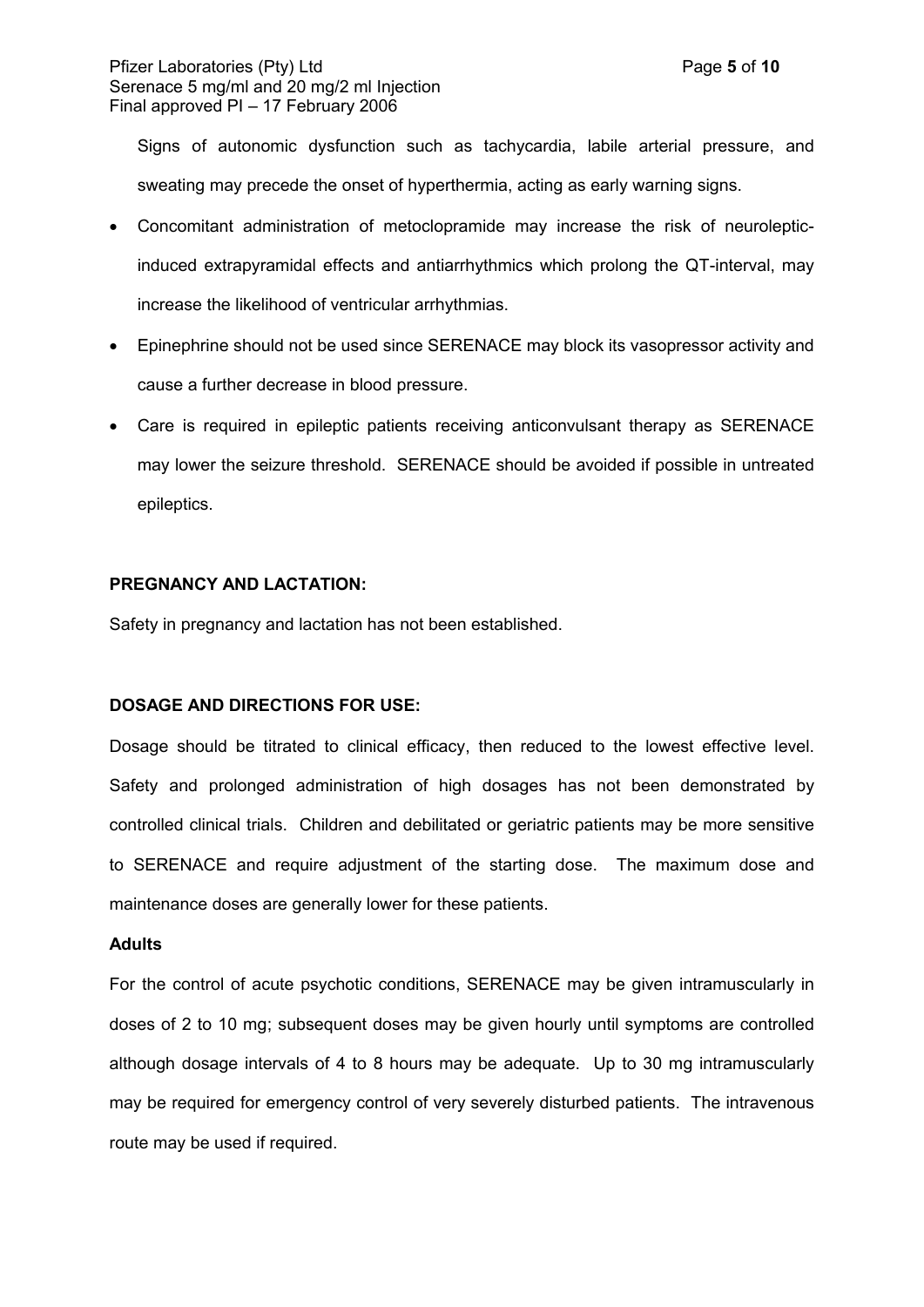# **SIDE-EFFECTS AND SPECIAL PRECAUTIONS:**

## **Side-effects:**

The table below contains adverse events categorized as follows utilizing the incidence rates: Very common ≥ 1/10 (≥ 10%); Common ≥ 1/100 and < 1/10 (≥ 1% and < 10%); Uncommon ≥ 1/1000 and < 1/100 (≥ 0,1% and < 1%), Rare ≥ 1/10 000 and < 1/1000 (≥ 0,01% and < 0,1%); Very rare < 1/10 000 (< 0,01%).

| <b>MedDRA</b><br><b>System Organ Class</b>         | <b>Frequency</b> | <b>Undesirable Effects</b>                      |
|----------------------------------------------------|------------------|-------------------------------------------------|
| <b>Blood</b><br>lymphatic<br>and                   | <b>Uncommon</b>  | Potentially fatal agranulocytosis               |
|                                                    | Rare             | Haemolytic<br>aplastic<br>anaemia,<br>anaemia,  |
| system disorders                                   |                  | thrombocytopenic purpura                        |
| nutrition<br><b>Metabolism</b><br>and<br>disorders | Uncommon         | Anorexia, hyponatremia                          |
|                                                    | Rare             | Hyperglycaemia, hypoglycaemia                   |
| <b>Psychiatric disorders</b>                       | <b>Uncommon</b>  | Insomnia, agitation                             |
|                                                    | Rare             | Restlessness, anxiety, delirium, catatonic-like |
|                                                    |                  | states, depression                              |
| <b>Nervous system disorders</b>                    | Common           | Neurological effects, especially extrapyramidal |
|                                                    |                  | syndromes, are the most common. Where high      |
|                                                    |                  | dosage treatment is used, extrapyramidal side-  |
|                                                    |                  | effects may be encountered at an early stage in |
|                                                    |                  | the form of dystonic reactions or motor         |
|                                                    |                  | restlessness (akathisia); neuroleptic malignant |
|                                                    |                  | syndrome                                        |
|                                                    | <b>Uncommon</b>  | Convulsions                                     |
| Eye disorders                                      | Rare             | Prolonged therapy may lead to deposition of     |
|                                                    |                  | pigment in the eyes; corneal and lens opacities |
|                                                    |                  | have been observed; blurred vision; mydriasis,  |
|                                                    |                  | miosis                                          |
| <b>Cardiac disorders</b>                           | Uncommon         | Tachycardia, cardiac arrhythmias                |
| <b>Vascular disorders</b>                          | Common           | Hypotension                                     |
|                                                    | Uncommon         | Hypertension                                    |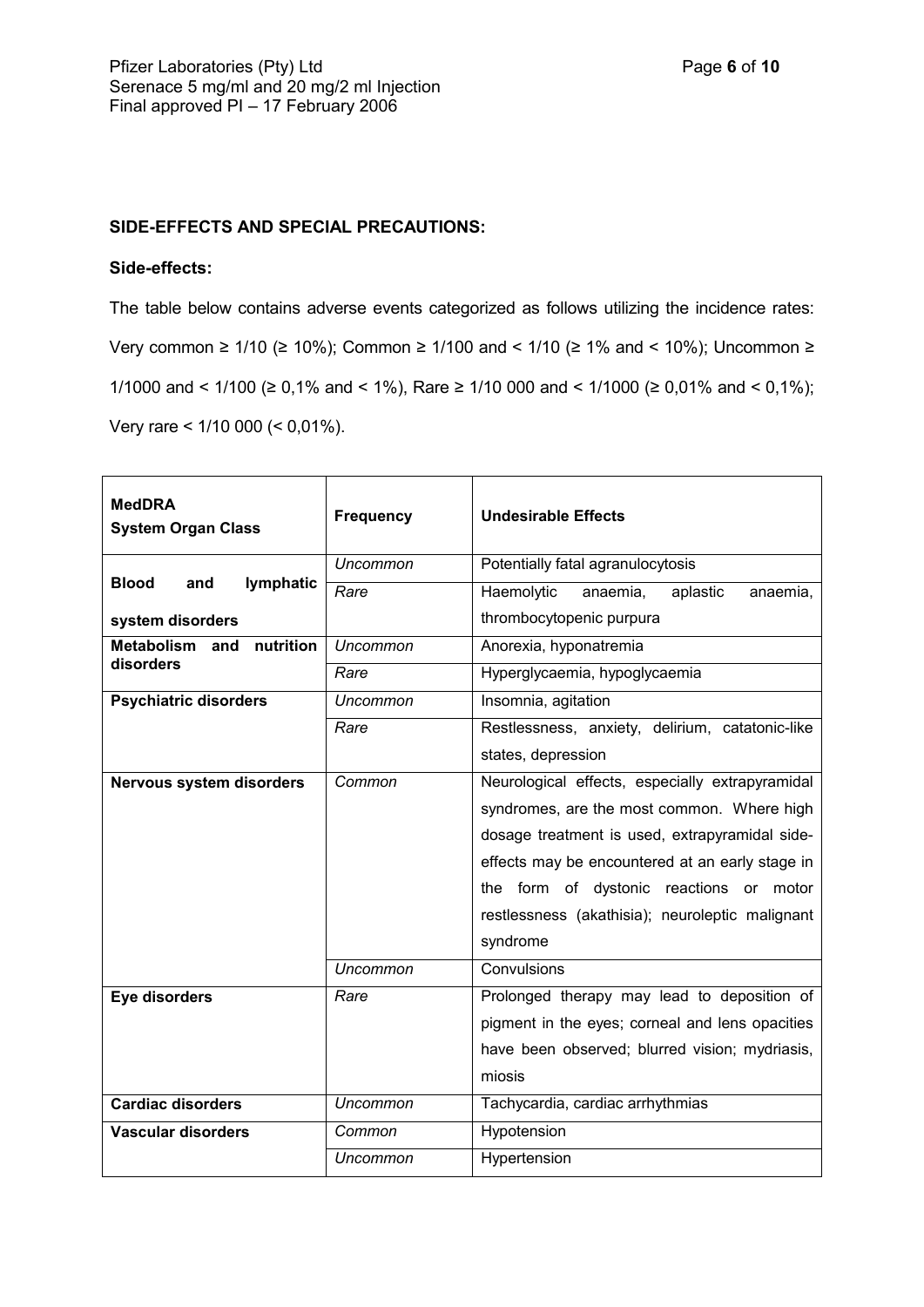## Pfizer Laboratories (Pty) Ltd **Pfizer Laboratories** (Pty) Ltd **Page 7** of 10 Serenace 5 mg/ml and 20 mg/2 ml Injection Final approved PI – 17 February 2006

| Respiratory, thoracic and<br>mediastinal disorders                  | <b>Uncommon</b> | Laryngospasm, bronchospasm                                                            |
|---------------------------------------------------------------------|-----------------|---------------------------------------------------------------------------------------|
|                                                                     | Rare            | Increased depth of respiration, nasal congestion                                      |
| <b>Gastrointestinal disorders</b>                                   | Common          | Hypersalivation                                                                       |
|                                                                     | <b>Uncommon</b> | Nausea, vomiting                                                                      |
|                                                                     | Rare            | Constipation, diarrhoea, dyspepsia, dry mouth                                         |
| <b>Skin</b><br>and<br>subcutaneous<br>tissue disorders              | <b>Uncommon</b> | Urticaria, exfoliative dermatitis, isolated cases of<br>photosensitivity; diaphoresis |
|                                                                     |                 |                                                                                       |
|                                                                     | Rare            | Prolonged therapy may lead to deposition of                                           |
|                                                                     |                 | pigment in the skin; erythema multiforme;                                             |
|                                                                     |                 | sensitivity;<br>maculopapular<br>contact<br>and                                       |
|                                                                     |                 | acneiform skin reactions; loss of hair; a                                             |
|                                                                     |                 | resembling<br>syndrome<br>systemic<br>lupus                                           |
|                                                                     |                 | erythematosus has been reported                                                       |
| <b>Renal and urinary disorders</b>                                  | Rare            | Urinary retention                                                                     |
| Reproductive system and<br>breast disorders                         | Uncommon        | Gynaecomastia, galactorrhoea, increased libido                                        |
|                                                                     | Rare            | Lactation,<br>breast engorgement,<br>mastalgia,                                       |
|                                                                     |                 | irregularities,<br>menstrual<br>amenorrhoea,                                          |
|                                                                     |                 | impotence, inhibition of ejaculation, priapism                                        |
| disorders<br>General<br>and<br>administration<br>site<br>conditions | Uncommon        | Some patients<br>on maintenance treatment                                             |
|                                                                     |                 | experience transient dyskinetic signs<br>after                                        |
|                                                                     |                 | abrupt withdrawal.                                                                    |
| Investigations                                                      | Rare            | Weight gain; ECG changes, particularly Q and                                          |
|                                                                     |                 | T- wave abnormalities; EEG changes; minor                                             |
|                                                                     |                 | abnormalities of liver function tests                                                 |

## **Special precautions:**

A pseudo-parkinsonian rigidity syndrome may occur during the course of treatment which may also be treated with anti-parkinsonian agents. If symptoms and/or signs of parkinsonism manifest themselves, the dose of SERENACE should be reduced or treatment may be combined with an anti-parkinsonian agent.

Severe neurotoxicity (rigidity, inability to walk or talk) may occur in patients with thyrotoxicosis.

Care should be exercised in patients with severe cardiovascular disorders because of the possibility of transient hypotension. Epinephrine should not be used since SERENACE may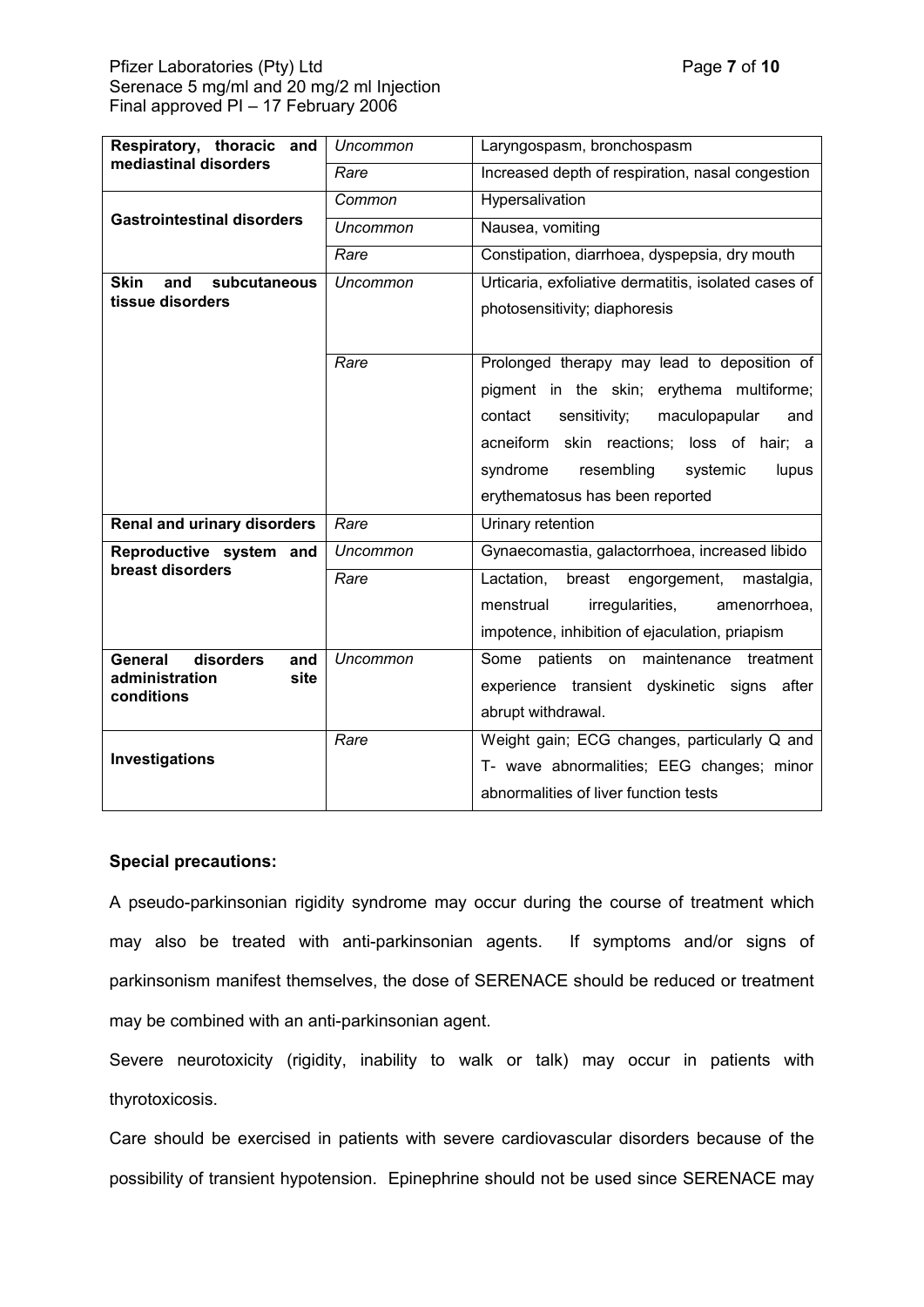## Pfizer Laboratories (Ptv) Ltd **Page 10** and Page **8** of **10** and Page 8 of **10** Serenace 5 mg/ml and 20 mg/2 ml Injection Final approved PI – 17 February 2006

block its vasopressor activity and cause a further decrease in blood pressure.

Care is required in epileptic patients receiving anticonvulsant therapy as SERENACE may lower the seizure threshold. SERENACE should be avoided if possible in untreated epileptics.

Elderly and debilitated patients may be more prone to the adverse effects of SERENACE.

SERENACE effects on the vomiting centre may mask the symptoms of overdosage of other agents, or of disorders such as gastro-intestinal obstruction.

Administration at extremes of temperature may be hazardous since body temperature regulation is impaired by SERENACE.

Regular eye examinations are advisable for patients receiving long-term SERENACE therapy, and avoidance of undue exposure to direct sunlight is recommended.

Haematological parameters should also be monitored periodically.

Patients should remain supine for at least 30 minutes after parenteral administration of SERENACE; blood pressure should be monitored.

Abrupt withdrawal of SERENACE therapy is best avoided (see Warnings).

When SERENACE is used to control mania in cyclic disorders, a rapid mood swing to depression may occur.

## **KNOWN SYMPTOMS OF OVERDOSAGE AND PARTICULARS OF ITS TREATMENT:**

See Side-effects and Special precautions.

Treatment is symptomatic and supportive.

## **IDENTIFICATION:**

SERENACE 5 mg/ml Injection: A clear, colourless solution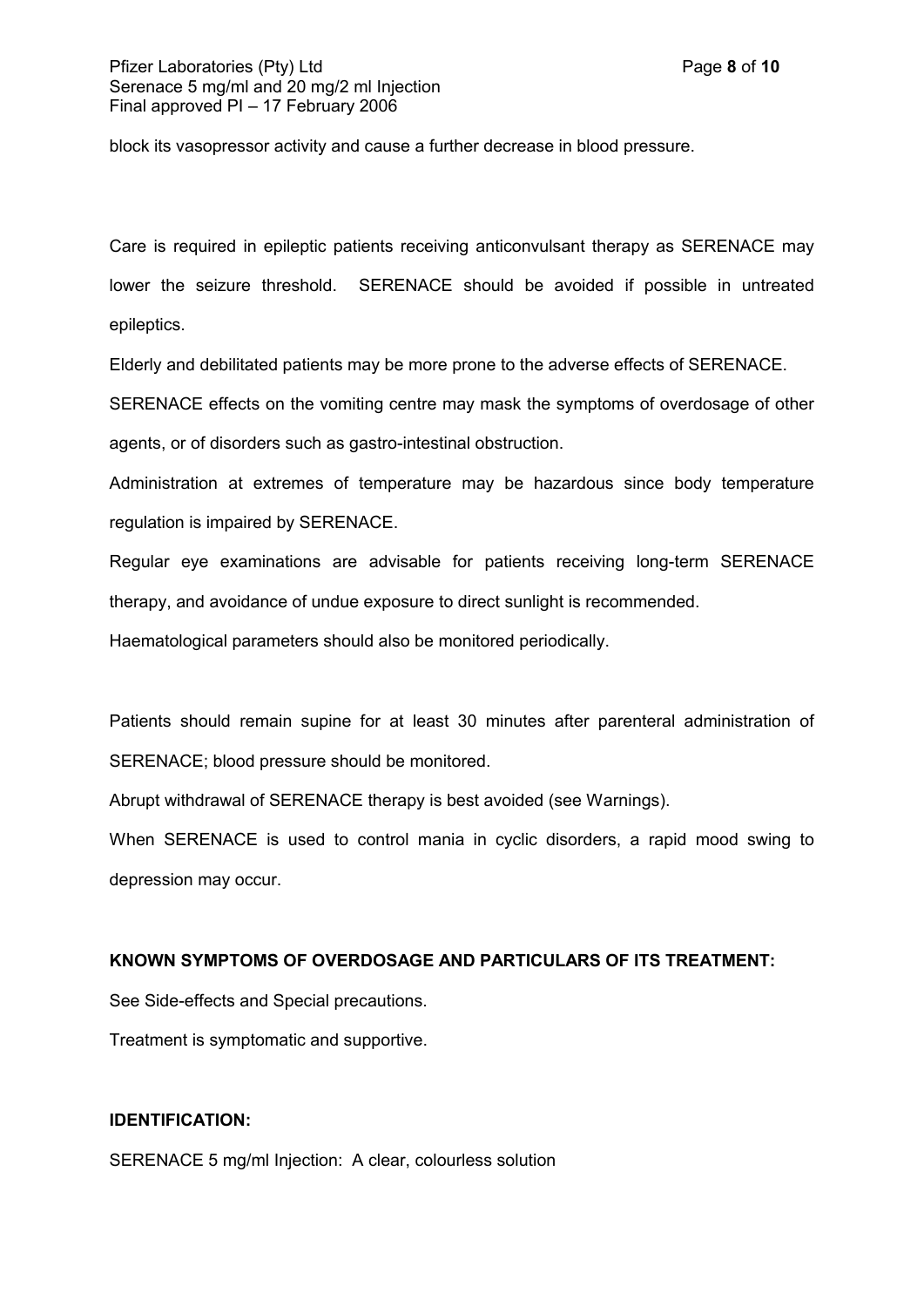SERENACE 20 mg/2 ml Injection: A clear, colourless solution

## **PRESENTATION:**

SERENACE 5 mg/ml Injection: Boxes containing 5 ampoules.

SERENACE 20 mg/2 ml Injection: Boxes containing 5 ampoules.

## **STORAGE INSTRUCTIONS:**

Store in a dry place below 30 °C.

Protect from light.

Keep out of reach of children.

# **REGISTRATION/REFERENCE NUMBERS:**

SERENACE 5 mg/ml Injection: B1541 (Act 101/1965)

SERENACE 20 mg/2 ml Injection: K/2.6.5/72

# **NAME AND BUSINESS ADDRESS OF THE APPLICANT:**

Pfizer Laboratories (Pty) Ltd

85 Bute Lane

**Sandton** 

2196

South Africa

# **DATE OF PUBLICATION OF THIS PACKAGE INSERT:**

17 February 2006

**BOTSWANA: S2**